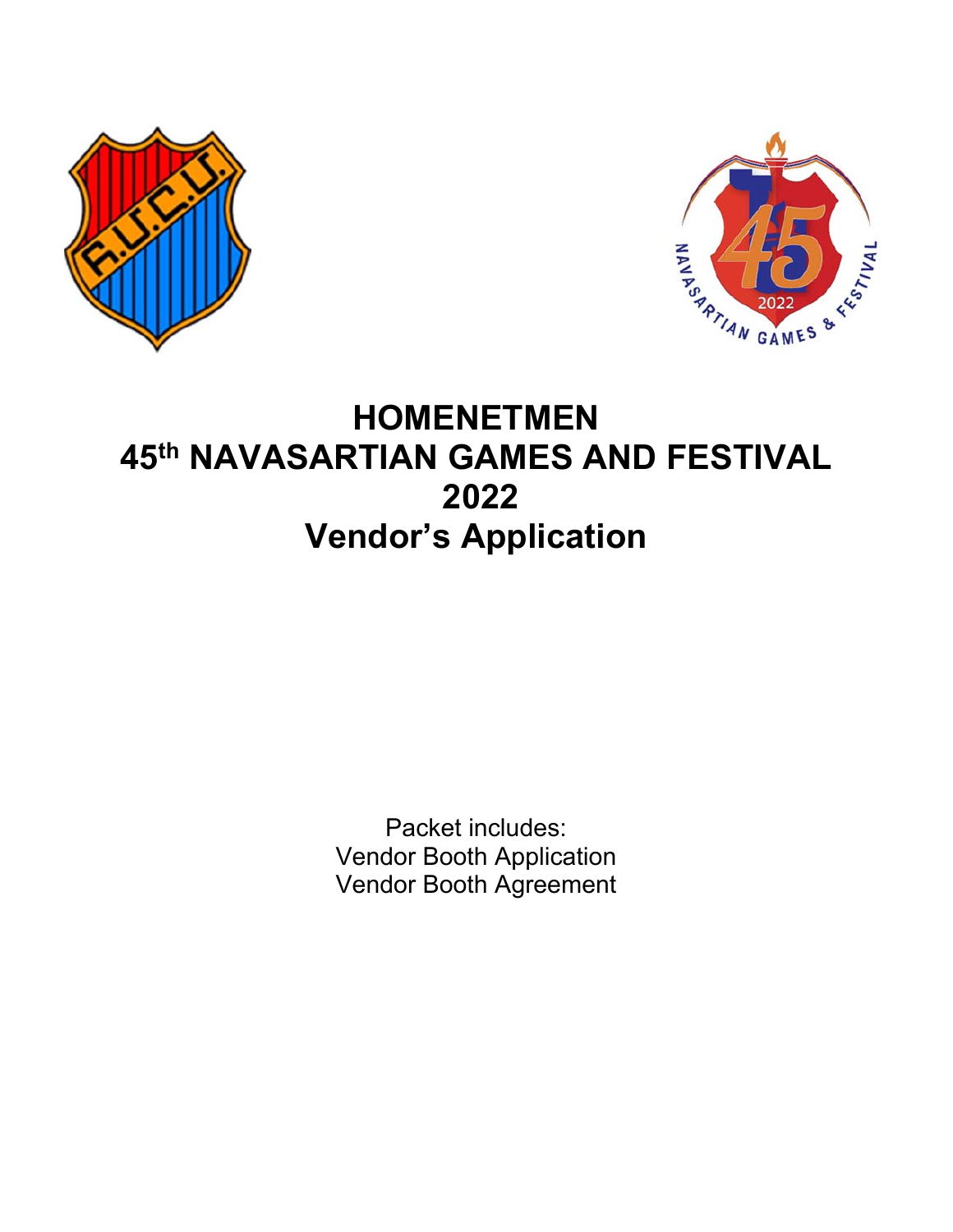Booth  $\#$ 

### **HOMENETMEN 45th NAVASARTIAN GAMES AND FESTIVAL – 2022 Vendor Booth Application**

The final games and festival will be held from Friday, July 1, 2022 through Sunday, July 3, 2022. Setup of all booths must be on Friday, July 1, 2022 from 1:00 p.m. – 4:00 p.m. Vendor booths cost \$2,000.00 plus \$100.00 for a booth sign (if you are a new vendor or are missing your sign from previous events). Vendors can confirm booth location on the day of the open house which is Wednesday, June 8, 2022, and Thursday, June 9 from 7:00 p.m. to 9:00 p.m. on each day.

#### **All payments must be paid with cash or cashier's check upon signing of the contract. No post-dated checks will not be accepted. All payments must be paid in full.**

| State: ______________ Zip Code: ___________                                      |  |
|----------------------------------------------------------------------------------|--|
| Telephone No.: _______________________________Cell Phone No.: __________________ |  |
|                                                                                  |  |
|                                                                                  |  |
|                                                                                  |  |
|                                                                                  |  |
|                                                                                  |  |

**It is prohibited to sell the following item throughout the week of the festival:** 

- **Water Guns or Party Streamers**
- **Water bottles for promotional use.**
- **Items with Homenetmen and or Navasartian logo.**
- **HOOKAH, CIGARS, CIGARETTES, E-CIGARETTES AND VAPE PENS**
- **ALL LAZER ITEMS: GUNS, PENS, ETC.**
- **ELECTRIC SHOCKERS**
- **TOYS THAT COULD HARM PEOPLE**

#### **IT IS PROHIBITED TO SHARE A BOOTH (10 X 10) WITH OTHER VENDORS**

**By signing below, I accept responsibility on behalf of my business/chapter to abide by the rules and regulations set forth on this sheet. Furthermore, I accept to adhere to the policies of Homenetmen as they are presented to me. I am aware that any violation of written regulations can result in suspension of operations.** 

Print Name: \_\_\_\_\_\_\_\_\_\_\_\_\_\_\_\_\_\_\_\_\_\_\_\_\_\_\_\_\_\_\_\_\_\_\_\_\_ Date: \_\_\_\_\_\_\_\_\_\_\_\_\_\_\_\_\_\_\_

Authorized Signature: **Authorized Signature**:

 $\overline{a}$